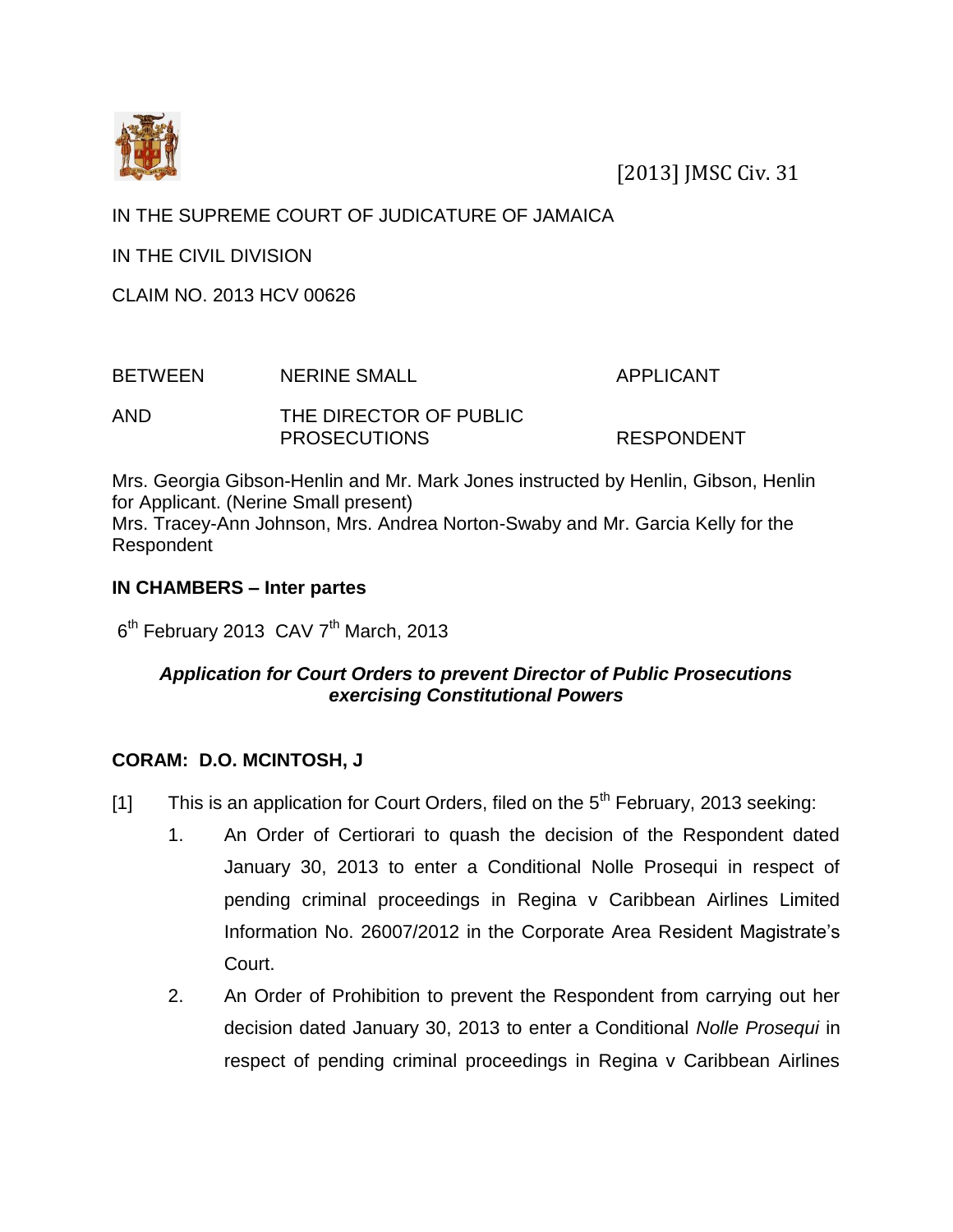Limited Information No. 26007/2012 in the Corporate Area Resident Magistrate's Court.

- 3. Alternatively, an Order of Prohibition to prevent the Respondent from directing the Applicant to meet with Caribbean Airlines as a condition precedent to exercising her discretion to her continuing criminal proceedings in Regina v Caribbean Airlines Limited Information No. 26007/2012 in the Corporate Area Resident Magistrate's Court.
- 4. The grant of Leave to operate as a stay of proceedings in Regina v Caribbean Airlines Limited Information No. 26007/2012 in the Corporate Area Resident Magistrate's Court until the application for judicial review is heard and determined.
- 5. Costs to the Applicant.
- 6. Such further and/or other relief as this Honourable Court deems just.

[2] The application is based on what Applicant claims to be a decision by Respondent contained in letters dated 30<sup>th</sup> January, 2013 and 1<sup>st</sup> February, 2013.

[3] One assumes that these orders are sought pursuant to an Application to seek leave for Judicial Review.

[4] Needless to say, if the Orders sought in the Application are granted there would be no need to seek leave for Judicial Review.

[5] Section 56.2(2)(a) give any person who has been adversely affected by the decision which is the subject of the application to apply for Judicial Review. This Court is of the view that the Director of Public Prosecutions has not made a decision that adversely affects the Applicant. There is an intimation that the Director of Public Prosecutions may exercise her Constitutional rights under Section 94(3)(c) of the Constitution of Jamaica.